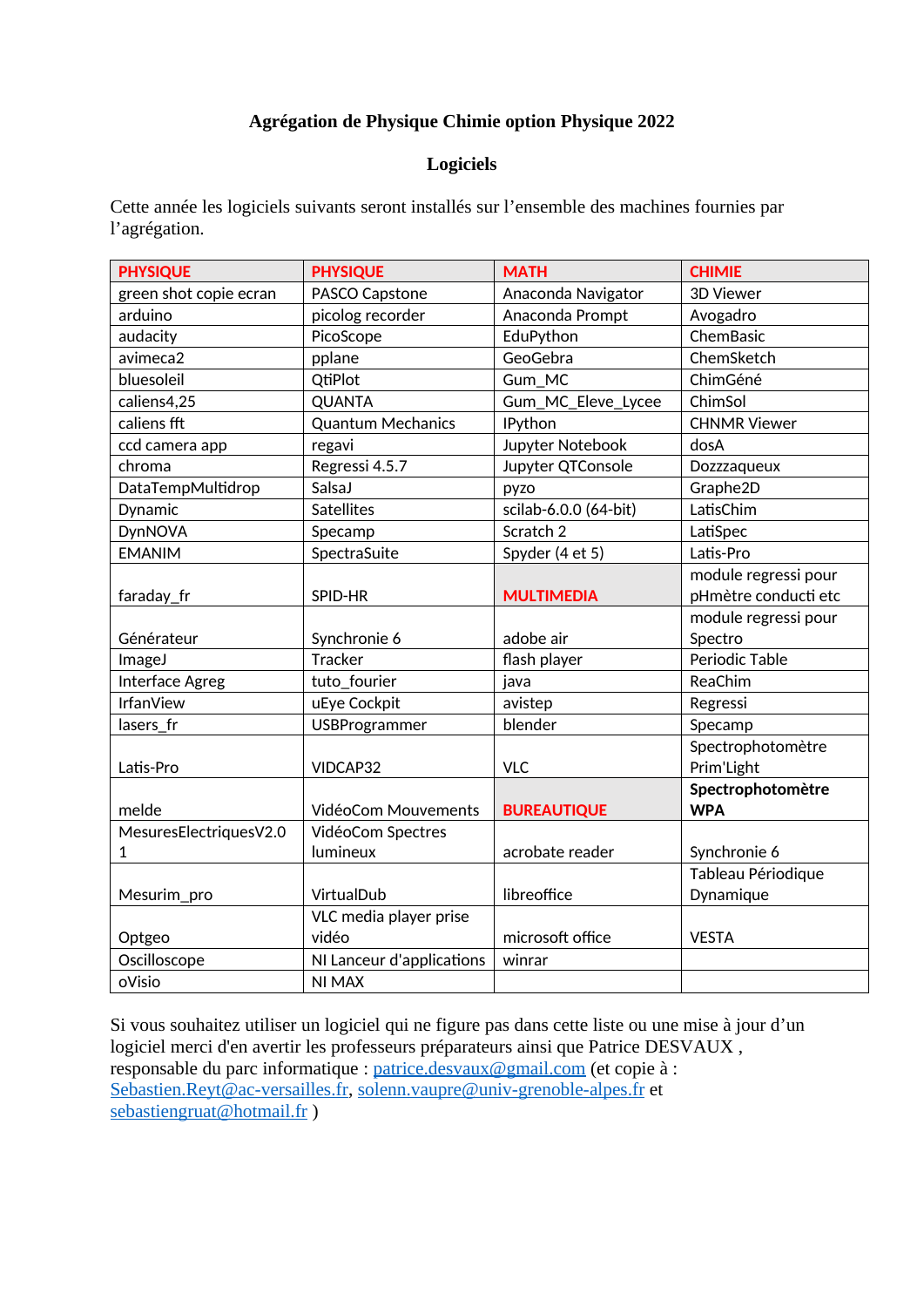#### **Listes des librairies pour anaconda et winpython**

#### **Anaconda 3 (spyder 4) python 3.8 :**

(base) PS C:\Users\agregation> conda list # packages in environment at C:\ProgramData\Anaconda3: # # Name Version Build Channel  $\mu$ ipyw\_jlab\_nb\_ext\_conf  $0.1.0$  py38 $0$ alabaster 0.7.12 pyhd3eb1b0\_0 anaconda 2021.05 py38\_0 anaconda-client 1.7.2 py38\_0 anaconda-navigator 2.0.3 py38\_0 anaconda-project 0.9.1 pyhd3eb1b0\_1 anyio 2.2.0 py38haa95532\_2 appdirs  $1.4.4$  py\_0 argh 0.26.2 py38\_0 argon2-cffi 20.1.0 py38h2bbff1b\_1 asn1crypto 1.4.0 py\_0 astroid 2.5 py38haa95532\_1 astropy 4.2.1 py38h2bbff1b\_1 async\_generator 1.10 pyhd3eb1b0\_0 atomicwrites 1.4.0 py\_0 attrs 20.3.0 pyhd3eb1b0\_0 autopep8 1.5.6 pyhd3eb1b0\_0 babel 2.9.0 pyhd3eb1b0\_0 backcall 0.2.0 pyhd3eb1b0\_0 backports 1.0 pyhd3eb1b0\_2 backports.functools\_lru\_cache 1.6.4 pyhd3eb1b0\_0 backports.shutil\_get\_terminal\_size 1.0.0 pyhd3eb1b0\_3 backports.tempfile 1.0 pyhd3eb1b0\_1 backports.weakref 1.0.post1 py\_1 bcrypt 3.2.0 py38he774522\_0 beautifulsoup4 4.9.3 pyha847dfd\_0 bitarray 1.9.2 py38h2bbff1b 1 bkcharts 0.2 py38\_0 black 19.10b0 py\_0 blas 1.0 mkl bleach 3.3.0 pyhd3eb1b0\_0 blosc 1.21.0 h19a0ad4 0 bokeh 2.3.2 py38haa95532\_0 boto 2.49.0 py38\_0 bottleneck 1.3.2 py38h2a96729\_1 brotli 1.0.9 ha925a31\_2 brotlipy 0.7.0 py38h2bbff1b\_1003 bzip2 1.0.8 he774522\_0 ca-certificates 2021.4.13 haa95532\_1 certifi 2020.12.5 py38haa95532\_0 cffi 1.14.5 py38hcd4344a\_0 chardet 4.0.0 py38haa95532\_1003 charls 2.2.0 h6c2663c\_0 click 7.1.2 pyhd3eb1b0\_0 cloudpickle 1.6.0 py\_0 clyent 1.2.2 py38\_1 colorama 0.4.4 pyhd3eb1b0\_0 comtypes 1.1.9 py38haa95532\_1002<br>conda 4.10.1 py38haa95532\_1 conda 4.10.1 py38haa95532\_1 conda-build 3.21.4 py38haa95532\_0 conda-content-trust 0.1.1 pyhd3eb1b0\_0 conda-env 2.6.0 1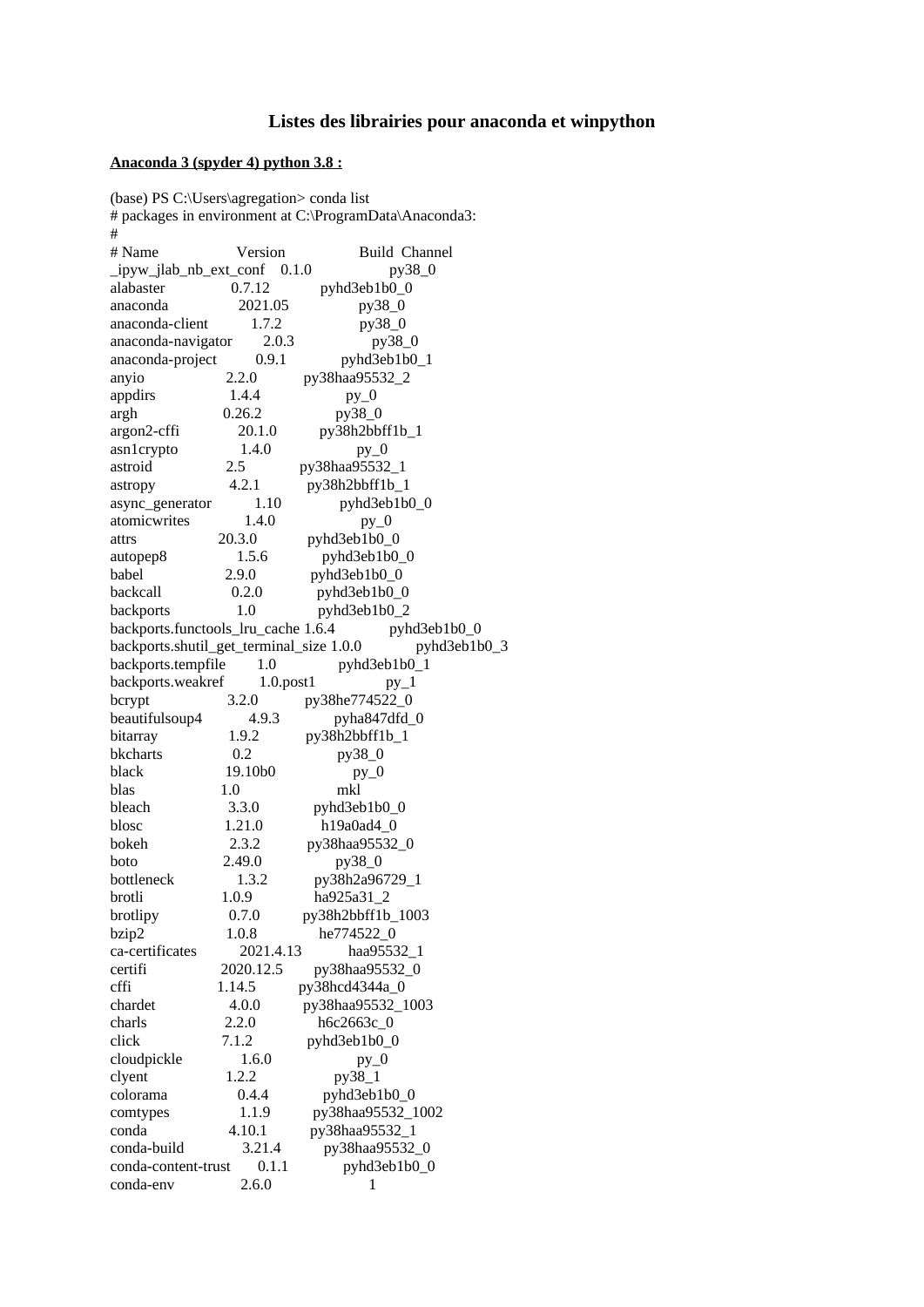| conda-package-handling 1.7.3 |                   | py38h8cc25b3_1           |
|------------------------------|-------------------|--------------------------|
| conda-repo-cli               | 1.0.4             | pyhd3eb1b0_0             |
| conda-token                  | 0.3.0             | pyhd3eb1b0_0             |
| conda-verify                 | 3.4.2             | $py_1$                   |
| console_shortcut             | 0.1.1             | $\overline{\mathcal{A}}$ |
| contextlib2                  | $0.6.0$ .post $1$ | $py_0$                   |
| cryptography                 | 3.4.7             | py38h71e12ea_0           |
| curl                         | 7.71.1            | h2a8f88b_1               |
| cycler                       | 0.10.0            | py38_0                   |
| cython                       | 0.29.23           | py38hd77b12b_0           |
| cytoolz                      | 0.11.0            | py38he774522_0           |
| dask                         | 2021.4.0          | pyhd3eb1b0_0             |
| dask-core                    | 2021.4.0          | pyhd3eb1b0_0             |
| decorator                    | 5.0.6             | pyhd3eb1b0_0             |
| defusedxml                   | 0.7.1             | pyhd3eb1b0_0             |
| diff-match-patch             | 20200713          | $py_0$                   |
| distributed                  | 2021.4.0          | py38haa95532_0           |
| docutils                     | 0.17              | py38haa95532_1           |
| entrypoints                  | 0.3               | py38_0                   |
| et_xmlfile                   | 1.0.1             | py_1001                  |
| fastcache                    | 1.1.0             | py38he774522_0           |
| filelock                     | 3.0.12            | pyhd3eb1b0_1             |
| flake8                       | 3.9.0             | pyhd3eb1b0_0             |
| flask                        | 1.1.2             | pyhd3eb1b0_0             |
| freetype                     | 2.10.4            | hd328e21_0               |
| fsspec                       | 0.9.0             | pyhd3eb1b0_0             |
| future                       | 0.18.2            | py38_1                   |
| get_terminal_size            | 1.0.0             | h38e98db_0               |
| gevent                       | 21.1.2            | py38h2bbff1b_1           |
| giflib                       | 5.2.1             | h62dcd97_0               |
| glob2                        | 0.7               | pyhd3eb1b0_0             |
| greenlet                     | 1.0.0             | py38hd77b12b_2           |
| h5py                         | 2.10.0            | py38h5e291fa_0           |
| hdf5                         | 1.10.4            | h7ebc959_0               |
| heapdict                     | 1.0.1             | $py_0$                   |
| html5lib                     | 1.1               | $py_0$                   |
| icc_rt                       | 2019.0.0          | h0cc432a_1               |
| icu                          | 58.2              | ha925a31_3               |
| idna                         | 2.10              | pyhd3eb1b0_0             |
| imagecodecs                  | 2021.3.31         | py38h5da4933_0           |
| imageio                      | 2.9.0             | pyhd3eb1b0_0             |
| imagesize                    | 1.2.0             | pyhd3eb1b0_0             |
| importlib-metadata           | 3.10.0            | py38haa95532_0           |
| importlib_metadata           | 3.10.0            | hd3eb1b0 0               |
| iniconfig                    | 1.1.1             | pyhd3eb1b0_0             |
| intel-openmp                 | 2021.2.0          | haa95532_616             |
| intervaltree                 | 3.1.0             | $py_0$                   |
| ipykernel                    | 5.3.4             | py38h5ca1d4c_0           |
| ipython                      | 7.22.0            | py38hd4e2768_0           |
| ipython_genutils             | 0.2.0             | pyhd3eb1b0_1             |
| ipywidgets                   | 7.6.3             | pyhd3eb1b0_1             |
| isort                        | 5.8.0             | pyhd3eb1b0_0             |
| itsdangerous                 | 1.1.0             | pyhd3eb1b0_0             |
| jdcal                        | 1.4.1             | $py_0$                   |
| jedi                         | 0.17.2            | py38haa95532_1           |
| jinja2                       | 2.11.3            | pyhd3eb1b0_0             |
| joblib                       | 1.0.1             | pyhd3eb1b0_0             |
| jpeg                         | 9b                | hb83a4c4_2               |
| json5                        | 0.9.5             | $py_0$                   |
| jsonschema                   | 3.2.0             | $py_2$                   |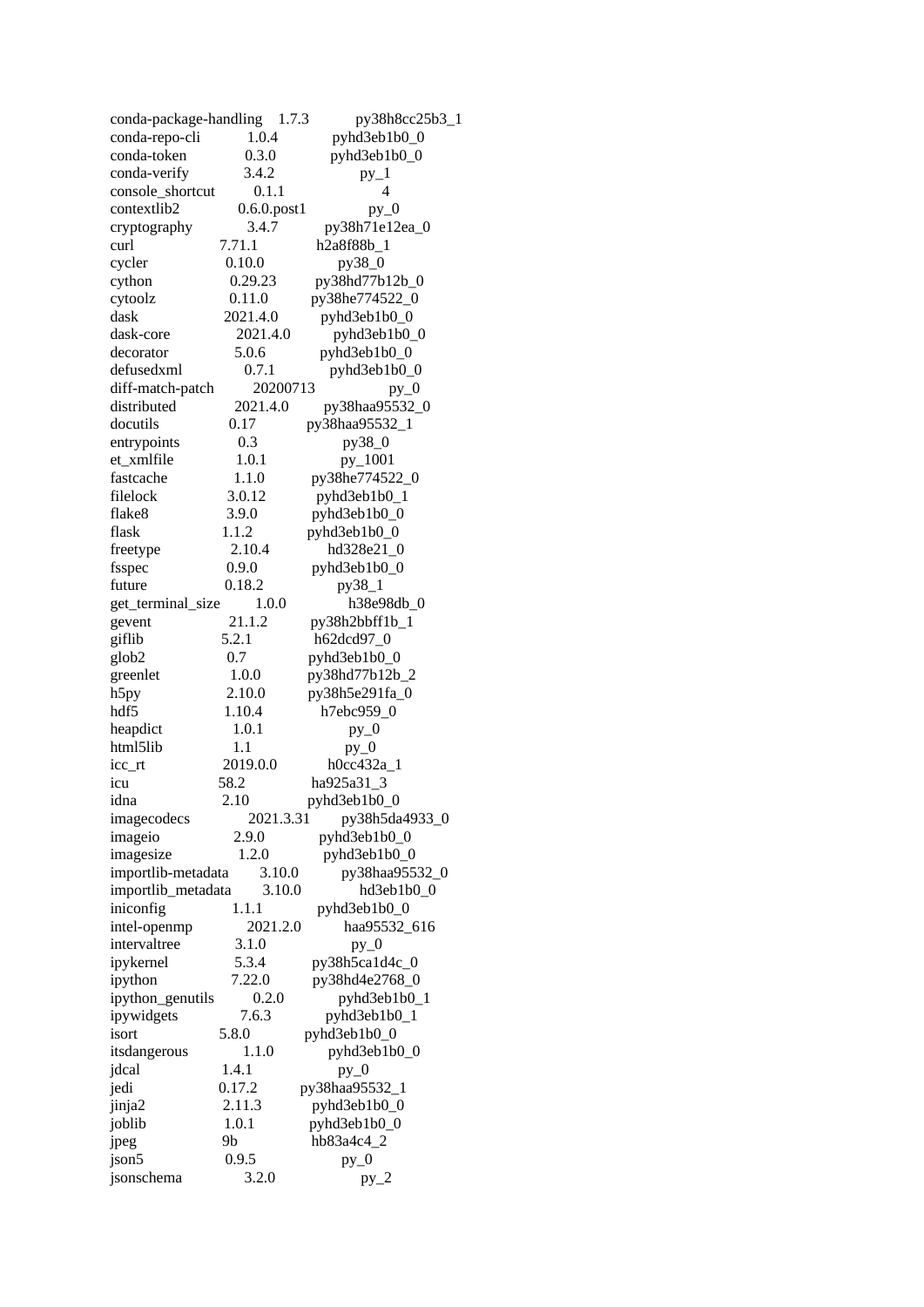| jupyter                                    | 1.0.0    | py38_7            |                |
|--------------------------------------------|----------|-------------------|----------------|
| jupyter-packaging                          | 0.7.12   | pyhd3eb1b0_0      |                |
| jupyter_client                             | 6.1.12   | pyhd3eb1b0_0      |                |
| jupyter_console                            | 6.4.0    | pyhd3eb1b0_0      |                |
| jupyter_core                               | 4.7.1    | py38haa95532_0    |                |
| jupyter_server                             | 1.4.1    | py38haa95532_0    |                |
| jupyterlab                                 | 3.0.14   | pyhd3eb1b0_1      |                |
| jupyterlab_pygments                        | 0.1.2    | $py_0$            |                |
| jupyterlab_server                          | 2.4.0    | pyhd3eb1b0_0      |                |
| jupyterlab_widgets                         | 1.0.0    | pyhd3eb1b0_1      |                |
|                                            |          |                   |                |
| keyring                                    | 22.3.0   | py38haa95532_0    |                |
| kiwisolver                                 | 1.3.1    | py38hd77b12b_0    |                |
| krb5                                       | 1.18.2   | hc04afaa_0        |                |
| lazy-object-proxy                          | 1.6.0    | py38h2bbff1b_0    |                |
| lcms2                                      | 2.12     | h83e58a3_0        |                |
| lerc                                       | 2.2.1    | hd77b12b_0        |                |
| libaec                                     | 1.0.4    | h33f27b4_1        |                |
| libarchive                                 | 3.4.2    | h5e25573 0        |                |
| libcurl                                    | 7.71.1   | h2a8f88b 1        |                |
|                                            |          |                   |                |
| libdeflate                                 | 1.7      | h2bbff1b_5        |                |
| libiconv                                   | 1.15     | h1df5818_7        |                |
| liblief                                    | 0.10.1   | ha925a31_0        |                |
| libpng                                     | 1.6.37   | h2a8f88b_0        |                |
| libsodium                                  | 1.0.18   | h62dcd97_0        |                |
| libspatialindex                            | 1.9.3    | h6c2663c_0        |                |
| libssh2                                    | 1.9.0    | $h7a1dbc1_1$      |                |
| libtiff                                    | 4.2.0    | hd0e1b90_0        |                |
| libxml2                                    | 2.9.10   | hb89e7f3_3        |                |
| libxslt                                    | 1.1.34   | he774522_0        |                |
|                                            |          |                   |                |
| libzopfli                                  | 1.0.3    | ha925a31_0        |                |
| llvmlite                                   | 0.36.0   | py38h34b8924_4    |                |
| locket                                     | 0.2.1    | py38haa95532_1    |                |
| lxml                                       | 4.6.3    | py38h9b66d53_0    |                |
| $1z4-c$                                    | 1.9.3    | h2bbff1b_0        |                |
| lzo                                        | 2.10     | he774522_2        |                |
| m2w64-gcc-libgfortran                      | 5.3.0    | 6                 |                |
| m2w64-gcc-libs                             | 5.3.0    | 7                 |                |
| m2w64-gcc-libs-core                        | 5.3.0    | 7                 |                |
| m2w64-gmp                                  | 6.1.0    | 2                 |                |
|                                            |          |                   |                |
| m2w64-libwinpthread-git 5.0.0.4634.697f757 |          |                   | $\overline{c}$ |
| markupsafe                                 | 1.1.1    | py38he774522_0    |                |
| matplotlib                                 | 3.3.4    | py38haa95532_0    |                |
| matplotlib-base                            | 3.3.4    | py38h49ac443_0    |                |
| mccabe                                     | 0.6.1    | py38_1            |                |
| menuinst                                   | 1.4.16   | py38he774522_1    |                |
| mistune                                    | 0.8.4    | py38he774522 1000 |                |
| mkl                                        | 2021.2.0 | haa95532_296      |                |
| mkl-service                                | 2.3.0    | py38h2bbff1b_1    |                |
| mkl_fft                                    | 1.3.0    | py38h277e83a_2    |                |
| mkl random                                 | 1.2.1    |                   |                |
|                                            |          | py38hf11a4ad_2    |                |
| mock                                       | 4.0.3    | pyhd3eb1b0_0      |                |
| more-itertools                             | 8.7.0    | pyhd3eb1b0_0      |                |
| mpmath                                     | 1.2.1    | py38haa95532_0    |                |
| msgpack-python                             | 1.0.2    | py38h59b6b97_1    |                |
| msys2-conda-epoch                          |          | 20160418<br>1     |                |
| multipledispatch                           | 0.6.0    | py38_0            |                |
| mypy_extensions                            | 0.4.3    | py38_0            |                |
| navigator-updater                          | 0.2.1    | py38_0            |                |
| nbclassic                                  | 0.2.6    | pyhd3eb1b0_0      |                |
|                                            |          |                   |                |
| nbclient                                   | 0.5.3    | pyhd3eb1b0_0      |                |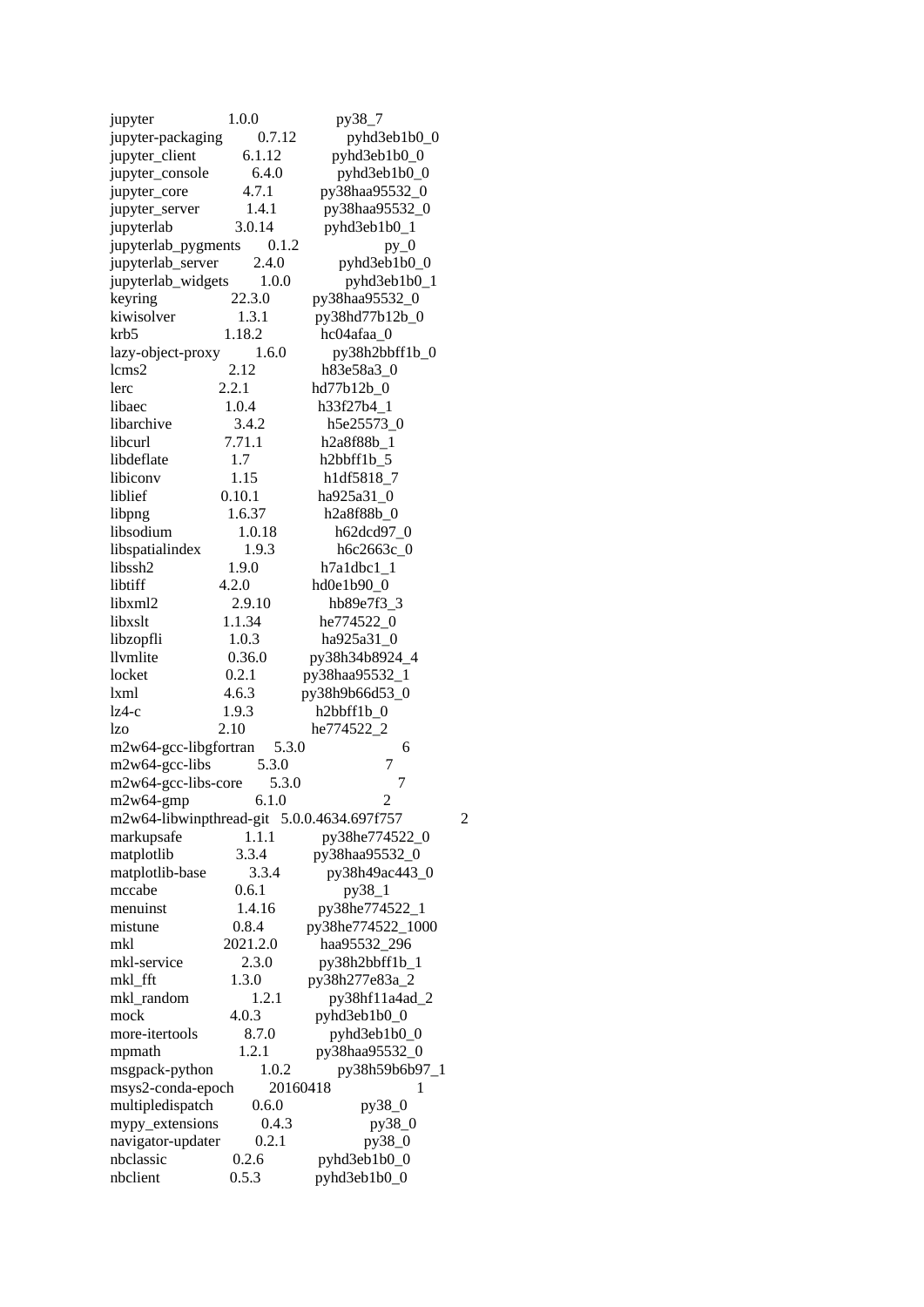| nbconvert           | 6.0.7    | py38_0          |
|---------------------|----------|-----------------|
| nbformat            | 5.1.3    | pyhd3eb1b0_0    |
| nest-asyncio        | 1.5.1    | pyhd3eb1b0_0    |
| networkx            | 2.5      | $py_0$          |
| nltk                | 3.6.1    | pyhd3eb1b0_0    |
| nose                | 1.3.7    | pyhd3eb1b0_1006 |
| notebook            | 6.3.0    | py38haa95532_0  |
|                     |          |                 |
| numba               | 0.53.1   | py38hf11a4ad_0  |
| numexpr             | 2.7.3    | py38hb80d3ca_1  |
| numpy               | 1.20.1   | py38h34a8a5c_0  |
| numpy-base          | 1.20.1   | py38haf7ebc8_0  |
| numpydoc            | 1.1.0    | pyhd3eb1b0_1    |
| olefile             | 0.46     | $py_0$          |
| openjpeg            | 2.3.0    | h5ec785f_1      |
| openpyxl            | 3.0.7    | pyhd3eb1b0_0    |
| openssl             | 1.1.1k   | h2bbff1b_0      |
| packaging           | 20.9     | pyhd3eb1b0_0    |
|                     | 1.2.4    | py38hd77b12b_0  |
| pandas              |          |                 |
| pandoc              | 2.12     | haa95532_0      |
| pandocfilters       | 1.4.3    | py38haa95532_1  |
| paramiko            | 2.7.2    | $py_0$          |
| parso               | 0.7.0    | $py_0$          |
| partd               | 1.2.0    | pyhd3eb1b0_0    |
| path                | 15.1.2   | py38haa95532_0  |
| path.py             | 12.5.0   | 0               |
| pathlib2            | 2.3.5    | py38haa95532_2  |
| pathspec            | 0.7.0    | $py_0$          |
|                     | 0.5.1    | py38_0          |
| patsy               |          |                 |
| pep8                | 1.7.1    | py38_0          |
| pexpect             | 4.8.0    | pyhd3eb1b0_3    |
| pickleshare         | 0.7.5    | pyhd3eb1b0_1003 |
| pillow              | 8.2.0    | py38h4fa10fc_0  |
| pip                 | 21.0.1   | py38haa95532_0  |
| pkginfo             | 1.7.0    | py38haa95532_0  |
| pluggy              | 0.13.1   | py38haa95532_0  |
| ply                 | 3.11     | py38_0          |
| powershell_shortcut | 0.0.1    | З               |
| prometheus_client   | 0.10.1   | pyhd3eb1b0_0    |
| prompt-toolkit      | 3.0.17   | pyh06a4308_0    |
|                     |          |                 |
| prompt_toolkit      | 3.0.17   | hd3eb1b0_0      |
| psutil              | 5.8.0    | py38h2bbff1b_1  |
| ptyprocess          | 0.7.0    | pyhd3eb1b0_2    |
| pу                  | 1.10.0   | pyhd3eb1b0_0    |
| py-lief             | 0.10.1   | py38ha925a31_0  |
| pycodestyle         | 2.6.0    | pyhd3eb1b0_0    |
| pycosat             | 0.6.3    | py38h2bbff1b 0  |
| pycparser           | 2.20     | $py_2$          |
| pycurl              | 7.43.0.6 | py38h7a1dbc1_0  |
| pydocstyle          | 6.0.0    | pyhd3eb1b0_0    |
| pyerfa              | 1.7.3    | py38h2bbff1b_0  |
|                     |          |                 |
| pyflakes            | 2.2.0    | pyhd3eb1b0_0    |
| pygments            | 2.8.1    | pyhd3eb1b0_0    |
| pylint              | 2.7.4    | py38haa95532_1  |
| pyls-black          | 0.4.6    | hd3eb1b0_0      |
| pyls-spyder         | 0.3.2    | pyhd3eb1b0_0    |
| pynacl              | 1.4.0    | py38h62dcd97_1  |
| pyodbc              | 4.0.30   | py38ha925a31_0  |
| pyopenssl           | 20.0.1   | pyhd3eb1b0_1    |
| pyparsing           | 2.4.7    | pyhd3eb1b0_0    |
| pyqt                | 5.9.2    | py38ha925a31_4  |
|                     |          |                 |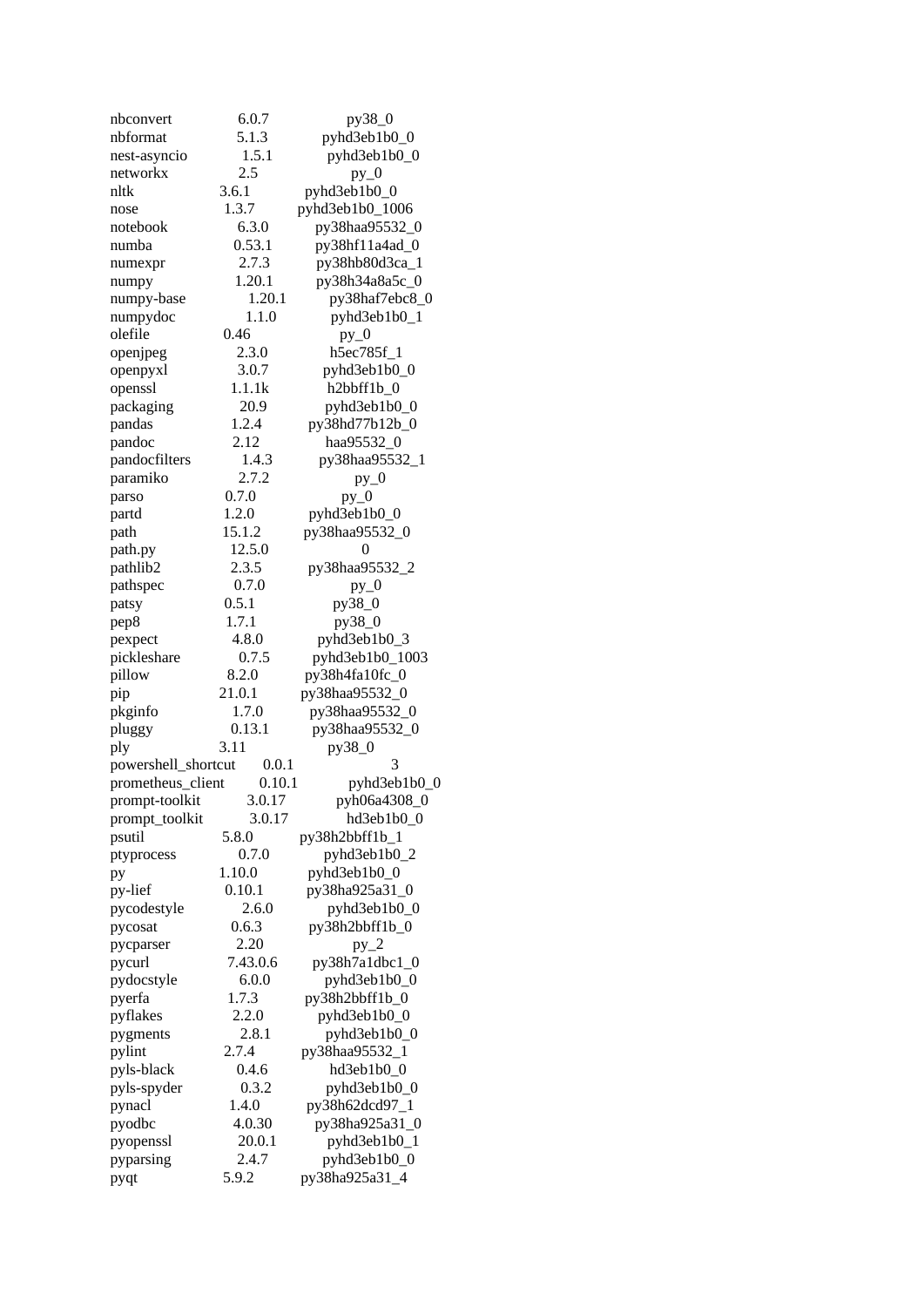pyreadline 2.1 py38\_1 pyrsistent 0.17.3 py38he774522\_0 pysocks 1.7.1 py38haa95532\_0 pytables 3.6.1 py38ha5be198\_0 pytest 6.2.3 py38haa95532\_2 python 3.8.8 hdbf39b2\_5 python-dateutil 2.8.1 pyhd3eb1b0\_0<br>python-jsonrpc-server 0.4.0 py 0 python-jsonrpc-server  $0.4.0$ python-language-server 0.36.2 pyhd3eb1b0\_0 python-libarchive-c 2.9 pyhd3eb1b0\_1 pytz 2021.1 pyhd3eb1b0\_0 pywavelets 1.1.1 py38he774522\_2<br>nvwin32 227 py38he774522\_1 pywin32 227 py38he774522\_1 pywin32-ctypes 0.2.0 py38\_1000 pywinpty 0.5.7 py38\_0 pyyaml 5.4.1 py38h2bbff1b\_1<br>pyzmq 20.0.0 py38hd77b12b 20.0.0 py38hd77b12b\_1 qdarkstyle 2.8.1 py\_0 qt 5.9.7 vc14h73c81de\_0 qtawesome 1.0.2 pyhd3eb1b0\_0 qtconsole 5.0.3 pyhd3eb1b0\_0 qtpy 1.9.0 py\_0 regex 2021.4.4 py38h2bbff1b\_0 requests 2.25.1 pyhd3eb1b0\_0 rope 0.18.0 py\_0 rtree 0.9.7 py38h2eaa2aa\_1 ruamel\_yaml 0.15.100 py38h2bbff1b\_0 scikit-image 0.18.1 py38hf11a4ad\_0 scikit-learn 0.24.1 py38hf11a4ad\_0 scipy 1.6.2 py38h66253e8\_1 seaborn 0.11.1 pyhd3eb1b0\_0 send2trash 1.5.0 pyhd3eb1b0\_1 setuptools 52.0.0 py38haa95532\_0 simplegeneric 0.8.1 py38\_2 singledispatch 3.6.1 pyhd3eb1b0\_1001 sip 4.19.13 py38ha925a31\_0 six 1.15.0 py38haa95532\_0 snappy 1.1.8 h33f27b4\_0 sniffio 1.2.0 py38haa95532\_1 snowballstemmer 2.1.0 pyhd3eb1b0\_0 sortedcollections 2.1.0 pyhd3eb1b0\_0 sortedcontainers 2.3.0 pyhd3eb1b0\_0 soupsieve 2.2.1 pyhd3eb1b0\_0 sphinx 4.0.1 pyhd3eb1b0\_0 sphinxcontrib 1.0 py38\_1 sphinxcontrib-applehelp 1.0.2 pyhd3eb1b0\_0 sphinxcontrib-devhelp 1.0.2 pyhd3eb1b0\_0 sphinxcontrib-htmlhelp 1.0.3 pyhd3eb1b0\_0 sphinxcontrib-jsmath 1.0.1 pyhd3eb1b0\_0<br>sphinxcontrib-qthelp 1.0.3 pyhd3eb1b0\_0 sphinxcontrib-qthelp  $1.0.3$  $s$ phinxcontrib-serializinghtml 1.1.4 pyhd3eb1b0\_0 sphinxcontrib-websupport 1.2.4 py\_0 spyder 4.2.5 py38haa95532\_0 spyder-kernels 1.10.2 py38haa95532\_0 sqlalchemy 1.4.7 py38h2bbff1b\_0 sqlite 3.35.4 h2bbff1b 0 statsmodels 0.12.2 py38h2bbff1b 0 sympy 1.8 py38haa95532\_0 tbb 2020.3 h74a9793\_0 tblib 1.7.0 py\_0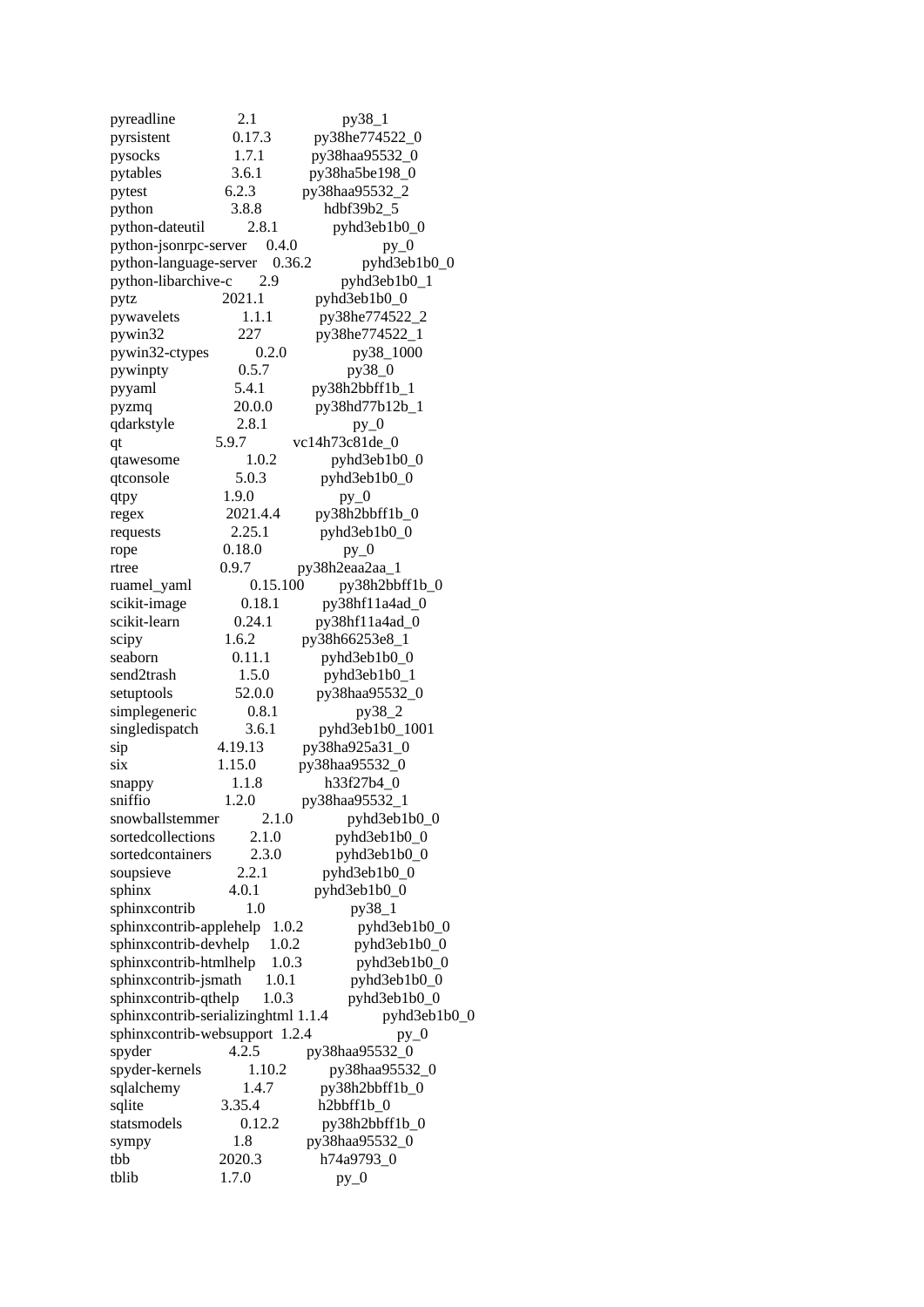| terminado           | 0.9.4    | py38haa95532_0               |
|---------------------|----------|------------------------------|
| testpath            | 0.4.4    | pyhd3eb1b0_0                 |
| textdistance        | 4.2.1    | pyhd3eb1b0_0                 |
| threadpoolctl       | 2.1.0    | pyh5ca1d4c_0                 |
| three-merge         | 0.1.1    | pyhd3eb1b0_0                 |
| tifffile            | 2021.4.8 | pyhd3eb1b0_2                 |
| tk                  | 8.6.10   | he774522_0                   |
| toml                | 0.10.2   | pyhd3eb1b0_0                 |
| toolz               | 0.11.1   | pyhd3eb1b0_0                 |
| tornado             | 6.1      | py38h2bbff1b_0               |
| tqdm                | 4.59.0   | pyhd3eb1b0_1                 |
| traitlets           | 5.0.5    | pyhd3eb1b0_0                 |
| typed-ast           | 1.4.2    | py38h2bbff1b_1               |
| typing_extensions   | 3.7.4.3  | pyha847dfd_0                 |
| ujson               | 4.0.2    | py38hd77b12b_0               |
| unicodecsv          | 0.14.1   | py38_0                       |
| urllib <sub>3</sub> | 1.26.4   | pyhd3eb1b0_0                 |
| VC                  | 14.2     | h21ff451 1                   |
| vs2015_runtime      |          | 14.27.29016<br>h5e58377_2    |
| watchdog            | 1.0.2    | py38haa95532_1               |
| wcwidth             | 0.2.5    | $py_0$                       |
| webencodings        | 0.5.1    | py38_1                       |
| werkzeug            | 1.0.1    | pyhd3eb1b0_0                 |
| wheel               | 0.36.2   | pyhd3eb1b0_0                 |
| widgetsnbextension  | 3.5.1    | py38_0                       |
| win_inet_pton       | 1.1.0    | py38haa95532_0               |
| win_unicode_console | 0.5      | py38_0                       |
| wincertstore        | 0.2      | py38_0                       |
| winpty              | 0.4.3    | 4                            |
| wrapt               | 1.12.1   | py38he774522_1               |
| xlrd                | 2.0.1    | pyhd3eb1b0_0                 |
| xlsxwriter          | 1.3.8    | pyhd3eb1b0_0                 |
| xlwings             | 0.23.0   | py38haa95532_0               |
| xlwt                | 1.3.0    | py38_0                       |
| xmltodict           | 0.12.0   | $py_0$                       |
| XZ                  | 5.2.5    | h62dcd97 0                   |
| yaml                | 0.2.5    | he774522 0                   |
| yapf                | 0.31.0   | pyhd3eb1b0_0                 |
| zeromq              | 4.3.3    | ha925a31<br>$_{-3}$          |
| zfp                 | 0.5.5    | hd77b12b_6                   |
| zict                | 2.0.0    | pyhd3eb1b0_0                 |
| zipp                | 3.4.1    | pyhd3eb1b0_0                 |
| zlib                | 1.2.11   | h62dcd97_4                   |
|                     | 1.0      | py38_1                       |
| zope                | 4.5.0    |                              |
| zope.event          | 5.3.0    | py38_0                       |
| zope.interface      | 1.4.5    | py38h2bbff1b_0<br>h04227a9 0 |
| zstd                |          |                              |

# **Winpython (spyder 5) python 3.9 :**

| Package   | PS D:\WPy64-3940\scripts> pip list<br>Version |
|-----------|-----------------------------------------------|
| adodbapi  | 2.6.1.3                                       |
| affine    | 2.3.0                                         |
| aiofiles  | 0.6.0                                         |
| aiohttp   | 3.7.4.post0                                   |
| aiosqlite | 0.17.0                                        |
| alabaster | 0.7.12                                        |
| altair    | 4.1.0                                         |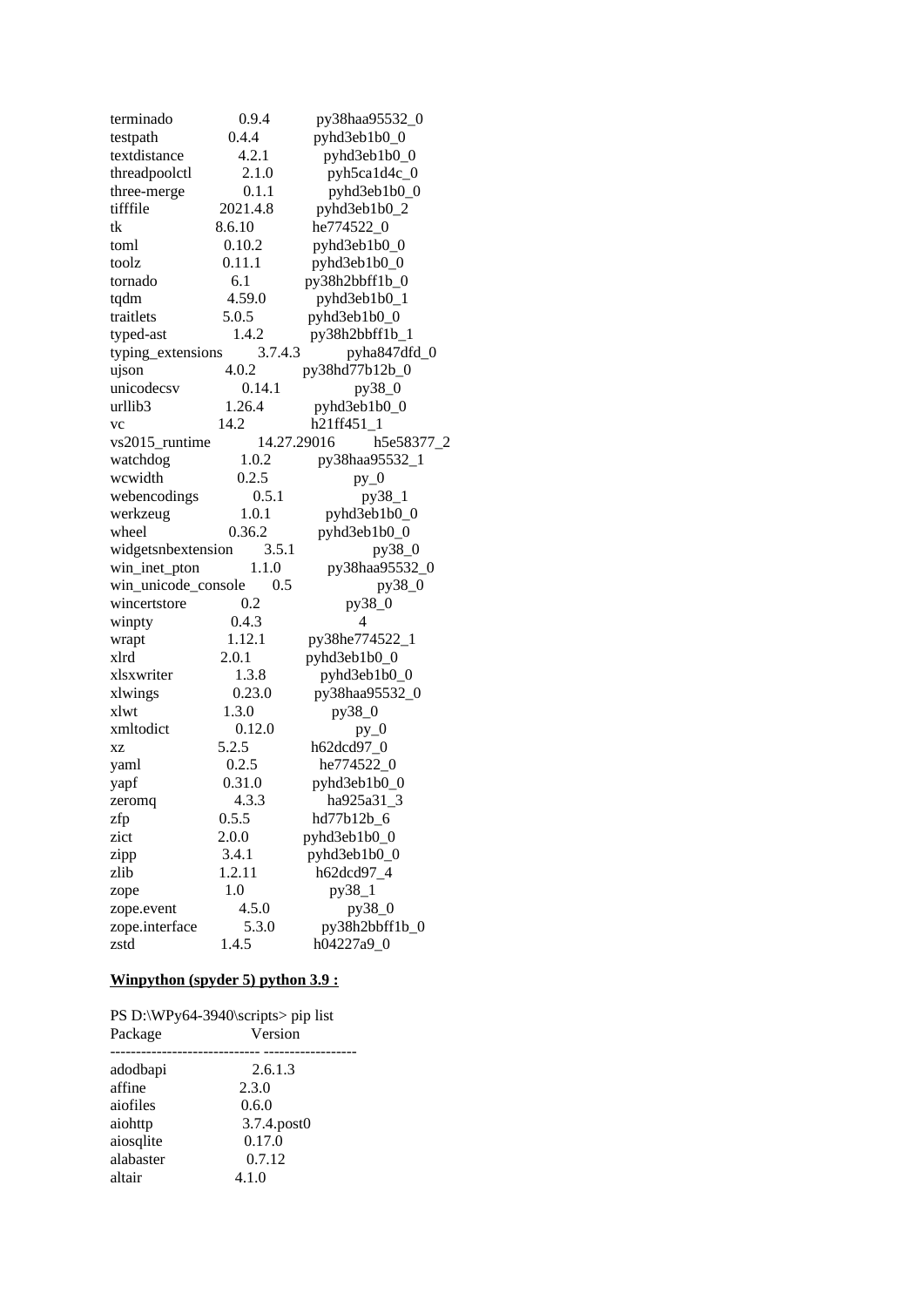| altair-data-server  | 0.4.1          |
|---------------------|----------------|
| altair-transform    | 0.2.0          |
| altair-widgets      | 0.2.2          |
| altgraph            | 0.17           |
| amply               | 0.1.4          |
| aniso8601           | 9.0.1          |
| ansiwrap            | 0.8.4          |
| anyio               | 2.2.0          |
| appdirs             | 1.4.4          |
| argon2-cffi         | 20.2.0.dev0    |
| arrow               | 1.0.3          |
| asciitree           | 0.3.3          |
| asgi-csrf           | 0.6.1          |
| asgiref             | 3.3.4          |
| asteval             | 0.9.23         |
| astroid             | 2.5.3          |
| astroML             | 1.0.1          |
| astropy             | 4.2.1          |
| async-generator     | 1.10           |
| async-timeout       | 3.0.1          |
| atomicwrites        | 1.4.0          |
| attrs               | 20.3.0         |
|                     | 1.5.5          |
| autopep8<br>Babel   |                |
| backcall            | 2.9.0<br>0.2.0 |
|                     | 0.5            |
| backports-abc       |                |
| baresql             | 0.7.6          |
| bcrypt              | 3.1.7          |
| beautifulsoup4      | 4.9.3          |
| binaryornot         | 0.4.4          |
| black               | 20.8b1         |
| bleach              | 3.3.0          |
| blinker             | 1.4            |
| blosc               | 1.10.2         |
| bloscpack           | 0.16.0         |
| bokeh               | 2.3.1          |
| botorch             | 0.4.0          |
| <b>Bottleneck</b>   | 1.3.2          |
| bqplot              | 0.12.25        |
| branca              | 0.4.2          |
| brewer2mpl          | 1.4.1          |
| <b>Brotli</b>       | 1.0.9          |
| cachelib            | 0.1.1          |
| Cartopy             | 0.18.0         |
| certifi             | 2020.12.5      |
| cffi                | 1.14.5         |
| cftime              | 1.4.1          |
| chardet             | 4.0.0          |
| click               | 7.1.2          |
| click-default-group | 1.2.2          |
| click-plugins       | 1.1.1          |
| cligj               | 0.7.1          |
| cloudpickle         | 1.6.0          |
| clrmagic            | 0.0.1a2        |
| colorama            | 0.4.4          |
| colorcet            | 2.0.6          |
| cookiecutter        | 1.7.2          |
| coverage            | 5.5            |
| cryptography        | 3.4.7          |
| cvxopt              | 1.2.6          |
|                     |                |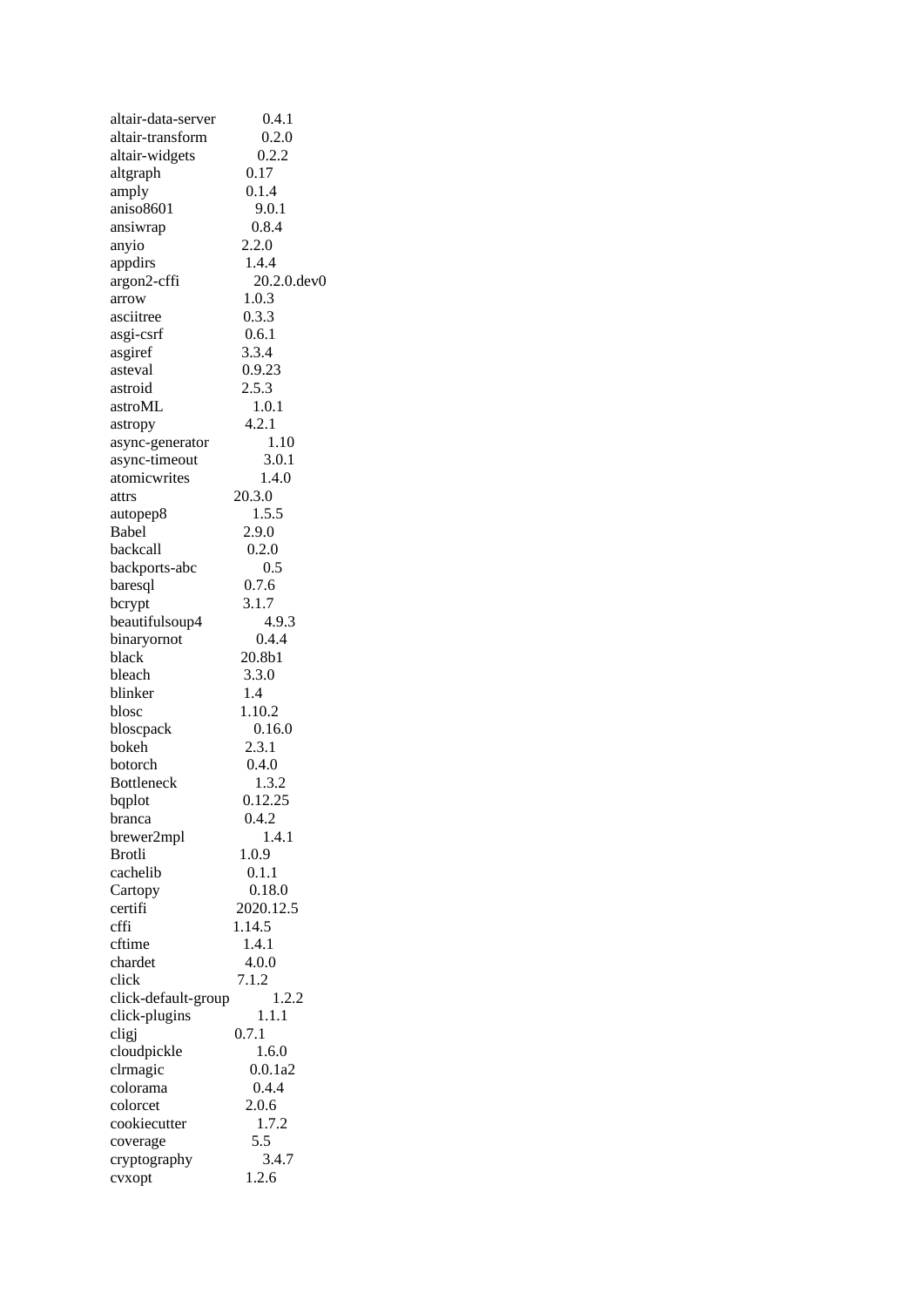| cvxpy                | 1.1.12      |
|----------------------|-------------|
| cx-Freeze            | 6.5.3       |
| cycler               | 0.10.0      |
| Cython               | 0.29.23     |
| cytoolz              | 0.11.0      |
| dask                 | 2021.4.0    |
| dask-glm             | 0.2.0       |
| dask-labextension    | 5.0.1       |
| dask-ml              | 1.8.0       |
| dask-searchcv        | 0.2.0       |
| databases            | 0.4.1       |
| datasette            | 0.56        |
| datashader           | 0.12.1      |
|                      | 0.5.2       |
| datashape            |             |
| db.py                | 0.5.4b1     |
| decorator            | 4.4.2       |
| defusedxml           | 0.7.1       |
| Deprecated           | 1.2.12      |
| deprecation          | 2.1.0       |
| descartes            | 1.1.0       |
| diff-match-patch     | 20200713    |
| distlib              | 0.3.1       |
| distributed          | 2021.4.0    |
| docopt               | 0.6.2       |
| docrepr              | 0.1.1       |
| docutils             | 0.16        |
| ecos                 | 2.0.7.post1 |
| emcee                | 3.0.2       |
| entrypoints          | $0.3\,$     |
| et-xmlfile           | 1.0.1       |
| fast-histogram       | 0.9         |
| fastapi              | 0.63.0      |
| fasteners            | 0.16        |
| fastparquet          | 0.5.0       |
| feather-format       |             |
|                      | 0.4.1       |
| filelock             | 3.0.12      |
| Fiona                | 1.8.19      |
| flake8               | 3.8.4       |
| Flask                | 1.1.2       |
| flask-accepts        | 0.17.7      |
| Flask-Mail           | 0.9.1       |
| flask-restx          | 0.3.0       |
| <b>Flask-Session</b> | 0.3.2       |
| Flask-SQLAlchemy     | 2.5.1       |
| flaskerize           | 0.14.0      |
| flit                 | 3.2.0       |
| flit-core            | 3.2.0       |
| folium               | 0.12.1      |
| formlayout           | 2.0.0a0     |
| fs                   | 2.4.13      |
| fsspec               | 0.8.7       |
| future               | 0.18.2      |
| fuzzywuzzy           | 0.18.0      |
| GDAL                 | 3.2.2       |
| geographiclib        | 1.50        |
| geopandas            | 0.9.0       |
| geopy                | 2.1.0       |
|                      | 1.9.1       |
| geoviews             |             |
| gitdb                | 4.0.7       |
| GitPython            | 3.1.14      |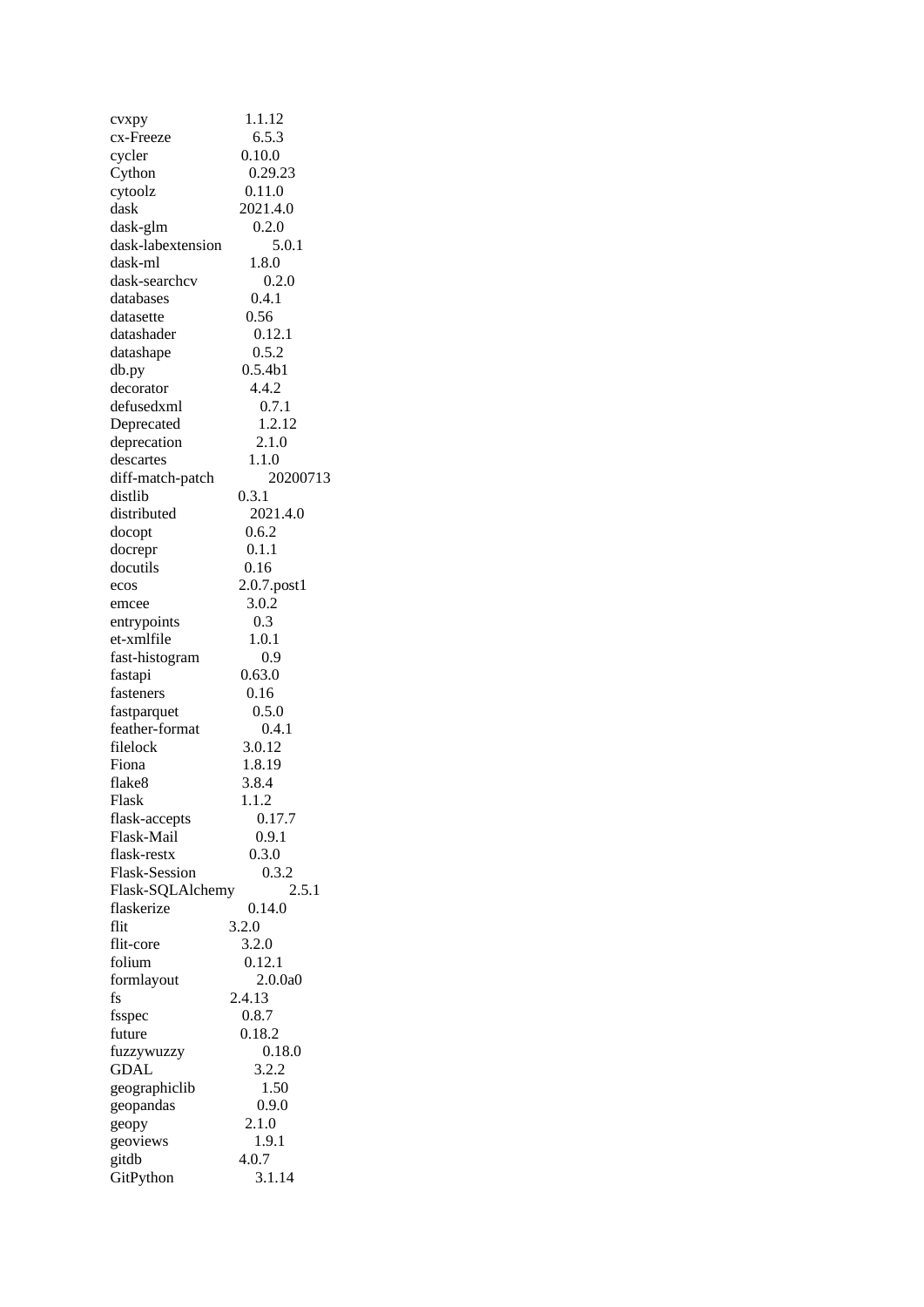| gmpy2              | 2.0.8               |
|--------------------|---------------------|
| gpytorch           | 1.4.0               |
| great-expectations | 0.13.12             |
| greenlet           | 1.0.0               |
| guidata            | 1.7.9               |
| guiqwt             | 3.0.6               |
| h11                | 0.12.0              |
| h2                 | 4.0.0               |
| h5py               | 2.10.0              |
| HeapDict           | 1.0.1               |
|                    |                     |
| holoviews          | 1.14.3              |
| hpack              | 4.0.0               |
| html5lib           | 1.1                 |
| httpcore           | 0.12.3              |
| httpie             | 2.4.0               |
| httpx              | 0.17.1              |
| hupper             | 1.10.2              |
| husl               | 4.0.3               |
| hvplot             | 0.7.1               |
| Hypercorn          | 0.11.2              |
| hyperframe         | 6.0.0               |
| hypothesis         | 6.9.2               |
| ibis-framework     | 1.4.0               |
| idlex              | 1.18                |
| idna               | 2.10                |
| imageio            | 2.9.0               |
|                    | 0.4.2               |
| imageio-ffmpeg     |                     |
| imagesize          | 1.2.0               |
| imbalanced-learn   | 0.8.0               |
| importlib-metadata | 3.10.1              |
| inflection         | 0.5.1               |
| iniconfig          | 1.1.1               |
| intake             | 0.6.2               |
| intervaltree       | 3.0.2               |
| ipycanvas          | 0.8.2               |
| ipykernel          | 5.5.3               |
| ipyleaflet         | 0.13.6              |
| ipympl             | 0.7.0               |
| ipython            | 7.22.0              |
| ipython-genutils   | 0.2.0               |
| ipython-sql        | 0.4.1 <sub>b1</sub> |
| ipywidgets         | 7.6.3               |
|                    |                     |
| isort              | 5.8.0               |
| itsdangerous       | 1.1.0               |
| janus              | 0.6.1               |
| jedi               | 0.17.2              |
| Jinja2             | 2.11.3              |
| jinja2-time        | 0.2.0               |
| joblib             | 1.0.1               |
| json5              | 0.9.5               |
| jsonpatch          | 1.32                |
| jsonpointer        | 2.1                 |
| jsonschema         | 3.2.0               |
| julia              | 0.5.6               |
| jupyter            | 1.0.0               |
| jupyter-bokeh      | 3.0.0               |
| jupyter-client     | 6.2.0               |
|                    |                     |
| jupyter-console    | 6.4.0               |
| jupyter-core       | 4.7.1               |
| jupyter-lsp        | 1.1.4               |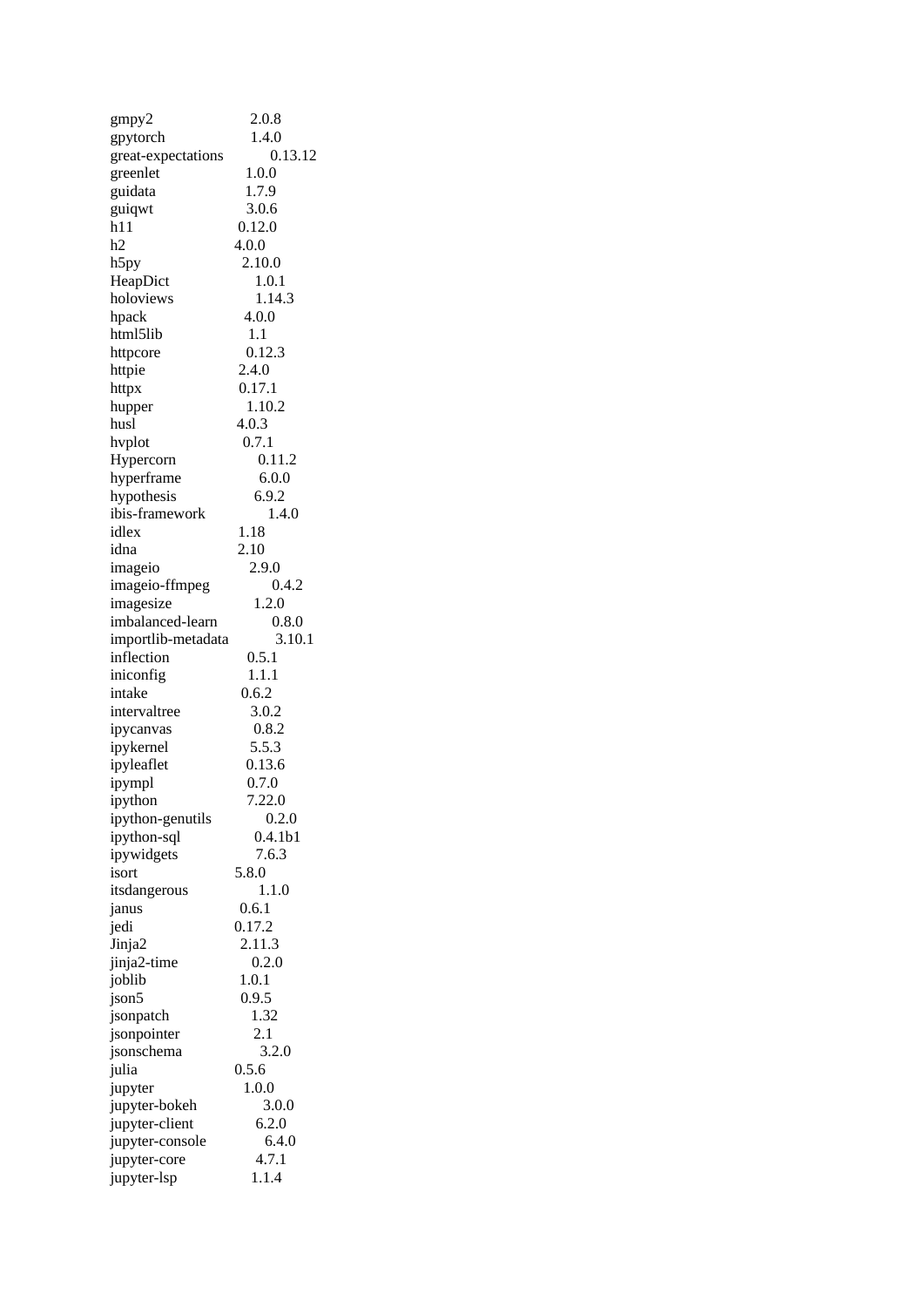| jupyter-packaging      | 0.9.1       |
|------------------------|-------------|
| jupyter-server         | 1.6.2       |
| jupyter-server-mathjax | 0.2.2       |
| jupyter-server-proxy   | 3.0.2       |
| jupyter-sphinx         | 0.3.2       |
| jupyterlab             | 3.0.14      |
| jupyterlab-git         | 0.30.0      |
| jupyterlab-launcher    | 0.13.1      |
| jupyterlab-lsp         | 3.5.0       |
| jupyterlab-pygments    | 0.1.2       |
| jupyterlab-server      | 2.4.0       |
| jupyterlab-widgets     | 1.0.0       |
|                        |             |
| keyring                | 23.0.1      |
| kiwisolver             | 1.3.1       |
| lazy-object-proxy      | 1.6.0       |
| llvmlite               | 0.36.0      |
| lmfit                  | 1.0.2       |
| locket                 | 0.2.1       |
| loky                   | 2.9.0       |
| $l$ xm $l$             | 4.6.3       |
| lz4                    | 3.1.3       |
| Markdown               | 3.3.4       |
| MarkupSafe             | 1.1.1       |
| marshmallow            | 3.10.0      |
| matplotlib             | 3.4.1       |
| mccabe                 | 0.6.1       |
| mercantile             | 1.1.6       |
|                        | 1.3.4       |
| mergedeep              |             |
| metakernel             | 0.27.5      |
| mistune                | 0.8.4       |
| mizani                 | 0.7.3       |
| mkl-service            | 2.3.0       |
| mlxtend                | 0.18.0      |
| moviepy                | 1.0.3       |
| mpl-scatter-density    | 0.7         |
| mpld3                  | 0.5.2       |
| mpldatacursor          | 0.7.1       |
| mpmath                 | 1.2.1       |
| msgpack                | 1.0.2       |
| msvc-runtime           | 14.28.29910 |
| multidict              | 5.1.0       |
| multipledispatch       | 0.6.0       |
| munch                  | 2.5.0       |
| mypy                   | 0.812       |
|                        | 0.4.3       |
| mypy-extensions        |             |
| mysql-connector-python | 8.0.21      |
| nbclassic              | 0.2.7       |
| nbclient               | 0.5.3       |
| nbconvert              | 6.0.7       |
| nbconvert-reportlab    | 0.2         |
| nbdime                 | 3.0.0       |
| nbformat               | 5.1.3       |
| nbval                  | 0.9.6       |
| nest-asyncio           | 1.5.1       |
| netCDF4                | 1.5.6       |
| networkx               | 2.5.1       |
| NLopt                  | 2.7.0       |
| nltk                   | 3.6.1       |
| notebook               | 6.3.0       |
| numba                  | 0.53.1      |
|                        |             |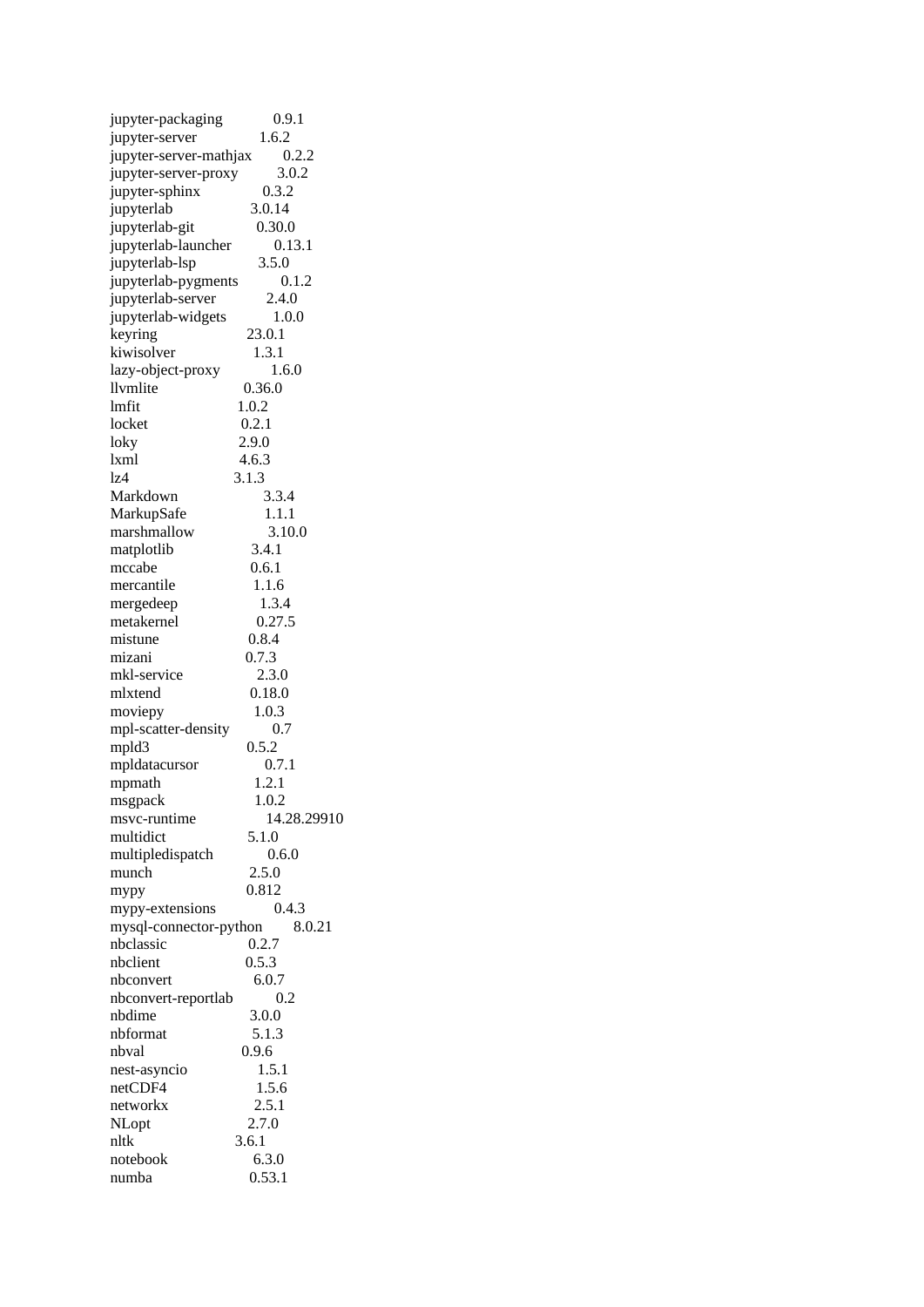| numcodecs         | 0.7.3             |
|-------------------|-------------------|
| numdifftools      | 0.9.39            |
| numexpr           | 2.7.3             |
| numpy             | $1.20.2 + mkl$    |
| numpydoc          | 1.1.0             |
| oct2py            | 5.2.0             |
| octave-kernel     | 0.32.0            |
| onnxruntime       | 1.7.0             |
| openpyxl          | 3.0.7             |
| orjson            | 3.4.6             |
| osqp              | $0.6.2$ .post $0$ |
| outcome           | 1.1.0             |
| packaging         | 20.9              |
| palettable        | 3.3.0             |
| pandas            | 1.2.4             |
| pandas-datareader | 0.9.0             |
| pandocfilters     | 1.4.3             |
| panel             | 0.11.3            |
| papermill         | 2.3.3             |
| param             | 1.10.1            |
| parambokeh        | 0.2.3             |
| paramiko          | 2.7.2             |
| paramnb           | 2.0.4             |
|                   | 0.7.0             |
| parso<br>partd    | 1.2.0             |
| pathspec          | 0.8.0             |
|                   | 0.5.1             |
| patsy             | 0.4               |
| pdfrw             | $0.2.1$ .dev $0$  |
| pdvega            |                   |
| pefile            | 2019.4.18         |
| pep8              | 1.7.1             |
| pexpect           | 4.8.0             |
| pg8000            | 1.16.5            |
| pickleshare       | 0.7.5             |
| Pillow            | 8.2.0             |
| Pint              | 0.17              |
| pip               | 21.1.dev0         |
| pipdeptree        | 2.0.0             |
| pkginfo           | 1.7.0             |
| plotly            | 4.14.3            |
| plotnine          | 0.8.0             |
| pluggy            | 0.13.1            |
| ply               | 3.11              |
| portpicker        | 1.3.1             |
| poyo              | 0.5.0             |
| ppci              | 0.5.8             |
| prettytable       | 2.1.0             |
| priority          | 1.3.0             |
| proglog           | 0.1.9             |
| prometheus-client | 0.10.1            |
| prompt-toolkit    | 3.0.18            |
| protobuf          | 4.0.0rc1          |
| psutil            | 5.8.0             |
| ptpython          | 3.0.17            |
| ptyprocess        | 0.7.0             |
| PuLP              | 2.3               |
| pу                | 1.10.0            |
| pyaml             | 20.4.0            |
| pyarrow           | 3.0.0             |
| PyAudio           | 0.2.11            |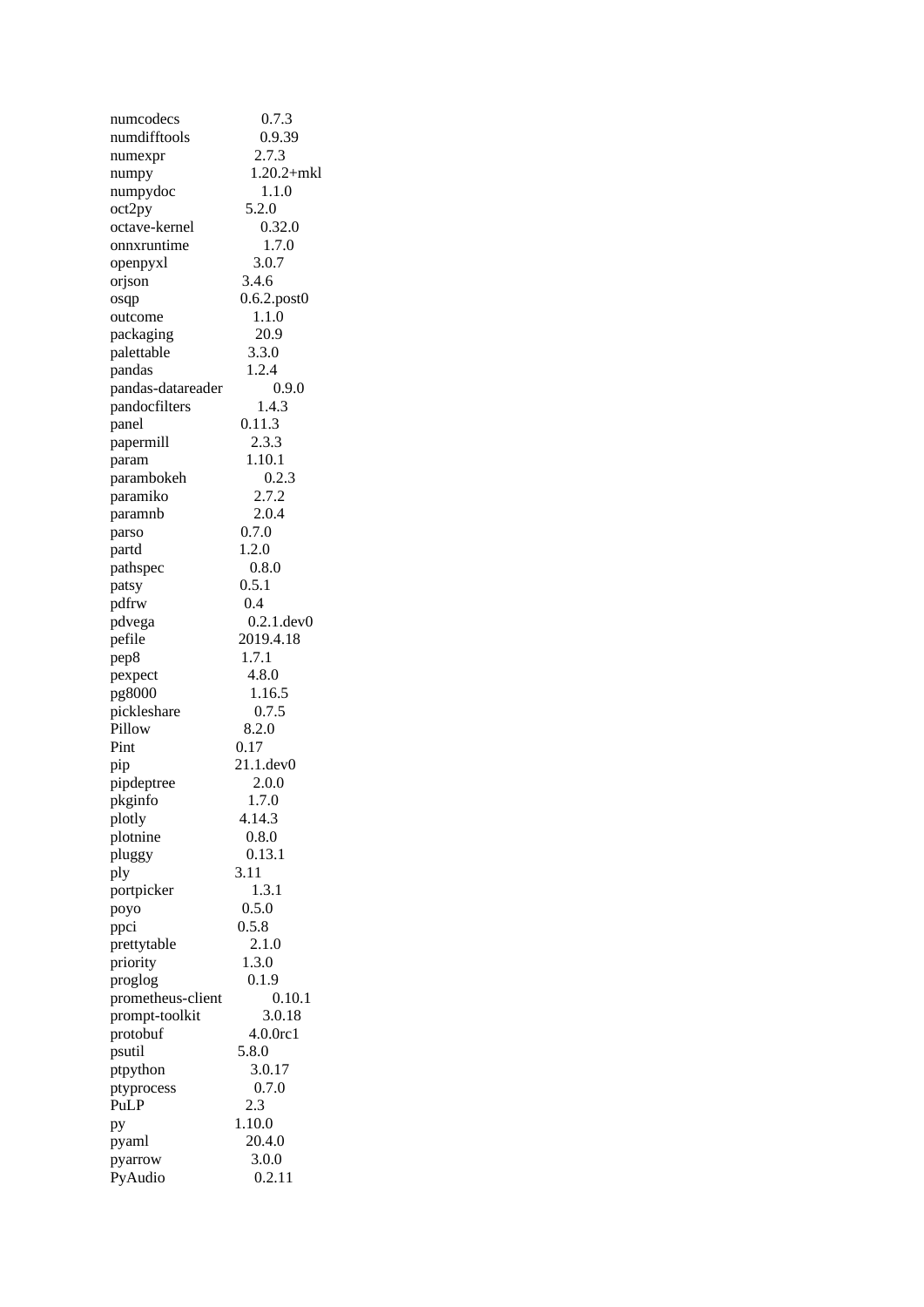| pybars3                          | 0.9.7              |
|----------------------------------|--------------------|
| pybind11                         | 2.6.2              |
| pycodestyle                      | 2.6.0              |
| pycosat                          | 0.6.3              |
| pycparser                        | 2.20               |
| pyct                             | 0.4.8              |
| pydantic                         | 1.8.1              |
| pydeck                           | 0.6.2              |
| pydocstyle                       | 6.0.0              |
| pyepsg                           | 0.4.0              |
| pyerfa                           | 1.7.2              |
| pyflakes                         | 2.2.0              |
| pyflux                           | 0.4.17             |
| pygame                           | 2.0.1              |
| pygbm                            | 0.1.0              |
| Pygments                         | 2.8.1              |
| pyhdf                            | 0.10.2             |
| pyinstaller                      | 4.2                |
| pyinstaller-hooks-contrib 2021.1 |                    |
| pylint                           | 2.7.4              |
| pyls-black                       | 0.4.6              |
| pyls-spyder                      | 0.3.2              |
| pymc                             | 2.3.8              |
| PyMeta3                          | 0.5.1              |
| pymongo                          | 3.11.3             |
| PyNaCl                           | 1.4.0              |
| pynndescent                      | 0.5.2              |
| pyodbc                           | 4.0.30             |
| PyOpenGL                         | 3.1.5              |
| pypandoc                         | 1.5                |
|                                  | 2.4.7              |
| pyparsing                        | 3.0.1              |
| pyproj                           | 5.15.1             |
| PyQt5                            |                    |
| PyQt5-sip                        | 12.8.1             |
| pyqt5-tools                      | 5.15.1.1.7.5.post3 |
| pyqtgraph                        | 0.12.1             |
| PyQtWebEngine                    | 5.15.1             |
| pyrsistent                       | 0.17.3             |
| pyserial                         | 3.5<br>2.1.3       |
| pyshp                            |                    |
| PySocks                          | 1.7.1              |
| pystache                         | 0.5.4              |
| pytest                           | 6.2.3              |
| python-baseconv                  | 1.2.2              |
| python-dateutil                  | 2.8.1              |
| python-dotenv                    | 0.17.0             |
| python-hdf4                      | $0.10.0+dummy$     |
| python-jsonrpc-server            | 0.4.0              |
| python-language-server           | 0.36.2             |
| python-Levenshtein               | 0.12.2             |
| python-slugify                   | 4.0.1              |
| python-snappy                    | 0.6.0              |
| pythonnet                        | 2.5.2              |
| PythonQwt                        | 0.9.0              |
| pytz                             | 2021.1             |
| pyviz-comms                      | 2.0.1              |
| PyWavelets                       | 1.1.1              |
| pywin32                          | 300                |
| pywin32-ctypes                   | 0.2.0              |
| pywinpty                         | 0.5.7              |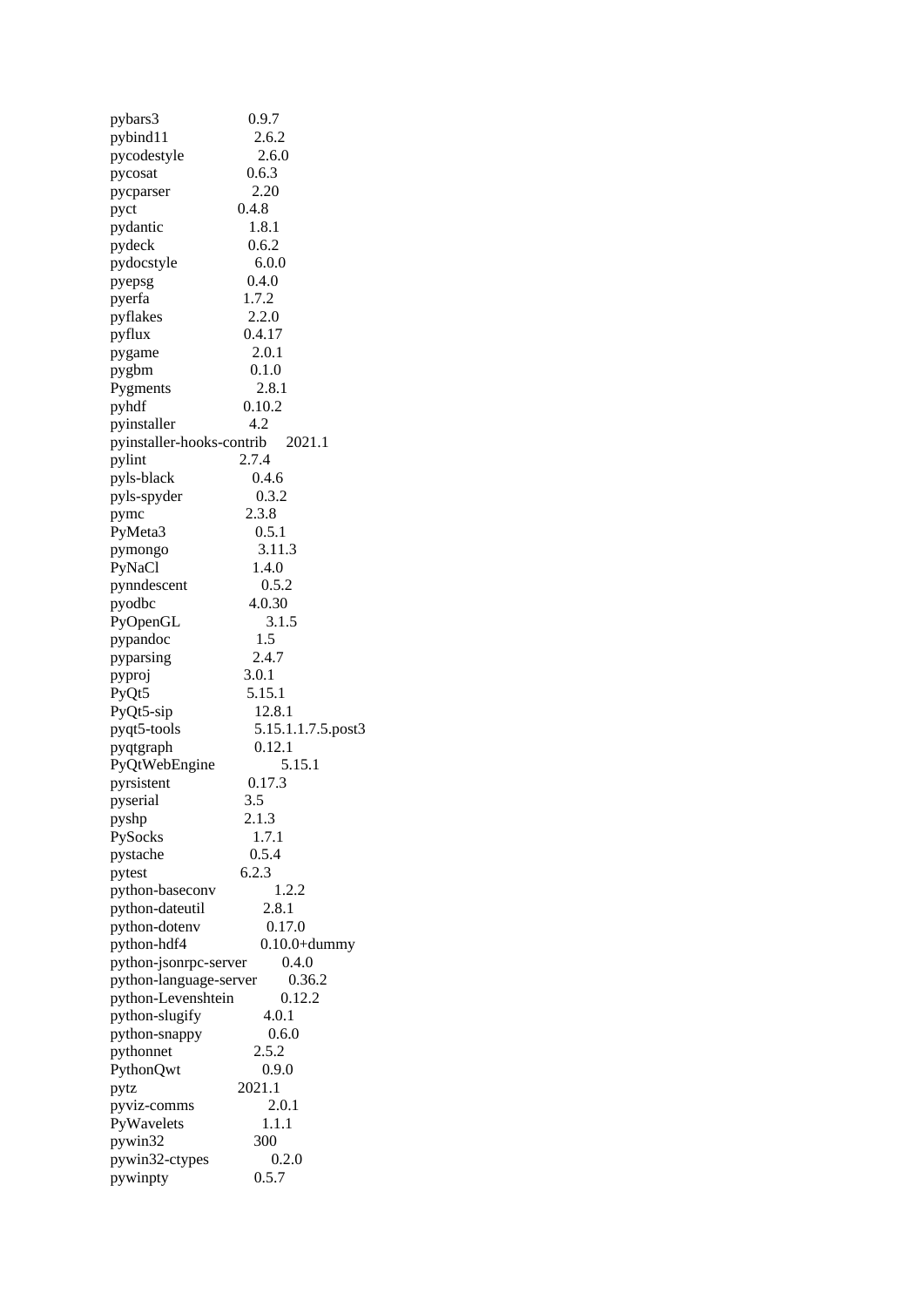| pywinusb                  | 0.4.2             |
|---------------------------|-------------------|
| PyYAML                    | 5.4.1             |
| pyzmq                     | 22.0.3            |
| pyzo                      | 4.11.2            |
| QDarkStyle                | 3.0.2             |
| qdldl                     | $0.1.5$ .post $0$ |
| qpsolvers                 | 1.6.1             |
| qstylizer                 | 0.1.10            |
|                           | 1.0.2             |
| QtAwesome                 |                   |
| qtconsole                 | 5.0.3             |
| QtPy                      | 1.10.0.dev0       |
| quadprog                  | 0.1.8             |
| quantecon                 | 0.4.8             |
| Quart                     | 0.14.1            |
| rasterio                  | 1.2.3             |
| readme-renderer           | 29.0              |
| redis                     | 3.5.3             |
| regex                     | 2021.4.4          |
| reportlab                 | 3.5.67            |
| requests                  | 2.25.1            |
| requests-toolbelt         | 0.9.1             |
| retrying                  | 1.3.3             |
| rfc3986                   | 1.4.0             |
| rise                      | 5.7.1             |
| rope                      | 0.18.0            |
| rpy2                      | 3.4.0.dev0        |
| Rtree                     | 0.9.7             |
| ruamel.yaml               | 0.17.4            |
|                           | 0.2.2             |
| ruamel.yaml.clib          |                   |
| Rx                        | 3.1.1             |
| scikit-fuzzy              | 0.4.1             |
| scikit-image              | 0.18.1            |
| scikit-learn              | 0.24.1            |
| scikit-optimize           | 0.8.1             |
| scilab2py                 | 0.6.2             |
| scipy                     | 1.6.2             |
| scramp                    | 1.2.0             |
| SCS                       | 2.1.3             |
| seaborn                   | 0.11.1            |
| Send2Trash                | 1.5.0             |
| setuptools                | 56.0.0            |
| shap                      | 0.39.0            |
| Shapely                   | 1.7.1             |
| simpervisor               | 0.4               |
| simplegeneric             | 0.8.1             |
| simplejson                | 3.17.2            |
| simpy                     | 4.0.1             |
| six                       | 1.15.0            |
| sklearn-contrib-lightning | 0.6.0             |
| slicer                    | 0.0.7             |
| smmap                     | 4.0.0             |
| snakeviz                  | 2.1.0             |
| sniffio                   |                   |
|                           | 1.2.0             |
| snowballstemmer           | 2.1.0             |
| snuggs                    | 1.4.7             |
| sortedcontainers          | 2.3.0             |
| sounddevice               | 0.4.1             |
| soupsieve                 | 2.2.1             |
| Sphinx                    | 3.5.4             |
| sphinx-rtd-theme          | 0.5.1             |
|                           |                   |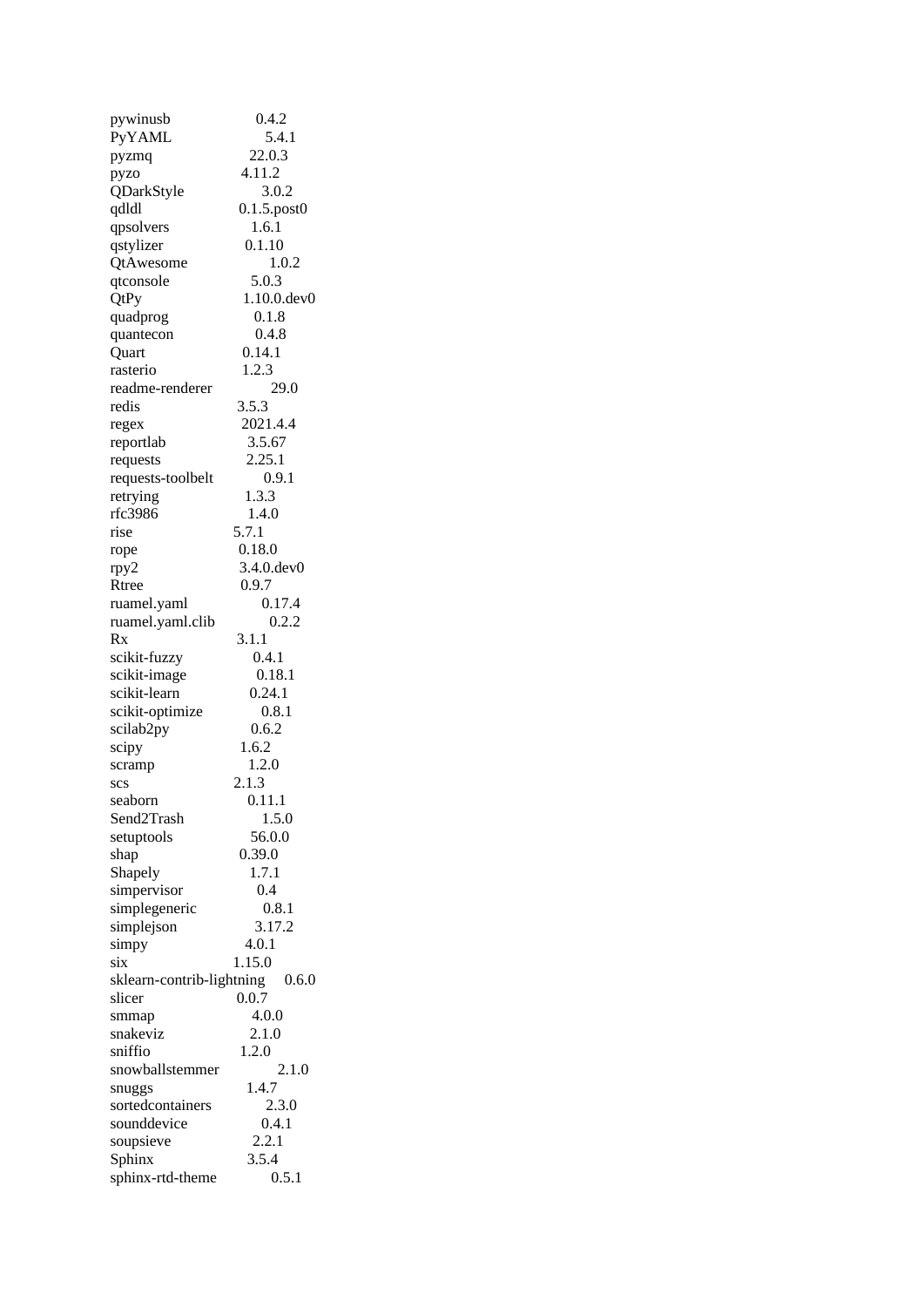| sphinxcontrib-applehelp             | 1.0.2               |
|-------------------------------------|---------------------|
| sphinxcontrib-devhelp               | 1.0.2               |
| sphinxcontrib-htmlhelp              | 1.0.3               |
| sphinxcontrib-jsmath                | 1.0.1               |
| sphinxcontrib-qthelp                | 1.0.3               |
|                                     |                     |
| sphinxcontrib-serializinghtml 1.1.4 |                     |
| spyder                              | 5.0.1               |
| spyder-kernels                      | 2.0.1               |
| SQLAlchemy                          | 1.4.8               |
| sqlite-bro                          | 0.9.1               |
| sqlparse                            | 0.4.1               |
| starlette                           | 0.13.6              |
| statsmodels                         | 0.12.2              |
| streamz                             | 0.6.2               |
|                                     | 0.4                 |
| supersmoother                       |                     |
| sympy                               | 1.8                 |
| tables                              | 3.6.1               |
| tblib                               | 1.7.0               |
| tenacity                            | 7.0.0               |
| termcolor                           | 1.1.0               |
| terminado                           | 0.9.3               |
| testpath                            | 0.4.4               |
| text-unidecode                      | 1.3                 |
|                                     |                     |
| textdistance                        | 4.2.1               |
| textwrap3                           | 0.9.2               |
| threadpoolctl                       | 2.1.0               |
| three-merge                         | 0.1.1               |
| thrift                              | 0.13.0              |
| tifffile                            | 2021.4.8            |
| tinycss                             | 0.4                 |
| toml                                | 0.10.2              |
| tomlkit                             | 0.7.0               |
| toolz                               | 0.11.1              |
|                                     |                     |
| torch                               | $1.8.1 +$ cpu       |
| torchaudio                          | 0.8.1               |
| torchvision                         | $0.9.1 +$ cpu       |
| tornado                             | 6.1                 |
| tqdm                                | 4.59.0              |
| traitlets                           | 5.0.5               |
| traittypes                          | 0.2.1               |
| tranquilizer                        | $0.5.0+1.$ gff8dd5f |
| trio                                | 0.18.0              |
|                                     | 0.12.0              |
| trio-asyncio                        |                     |
| twine                               | 3.4.1               |
| twitter                             | 1.18.0              |
| typed-ast                           | 1.4.3               |
| typing-extensions                   | 3.7.4.3             |
| tzlocal                             | 2.1                 |
| ujson                               | 4.0.2               |
| umap-learn                          | 0.5.1               |
| uncertainties                       | 3.1.5               |
| urllib3                             |                     |
|                                     | 1.26.4              |
| uvicorn                             | 0.13.4              |
| vega                                | 3.4.0               |
| vega-datasets                       | 0.9.0               |
| virtualenv                          | 20.4.3              |
| ViTables                            | 3.0.2               |
| voila                               | 0.2.9               |
| voila-gridstack                     | 0.2.0               |
| wasmer                              | 1.0.0               |
|                                     |                     |